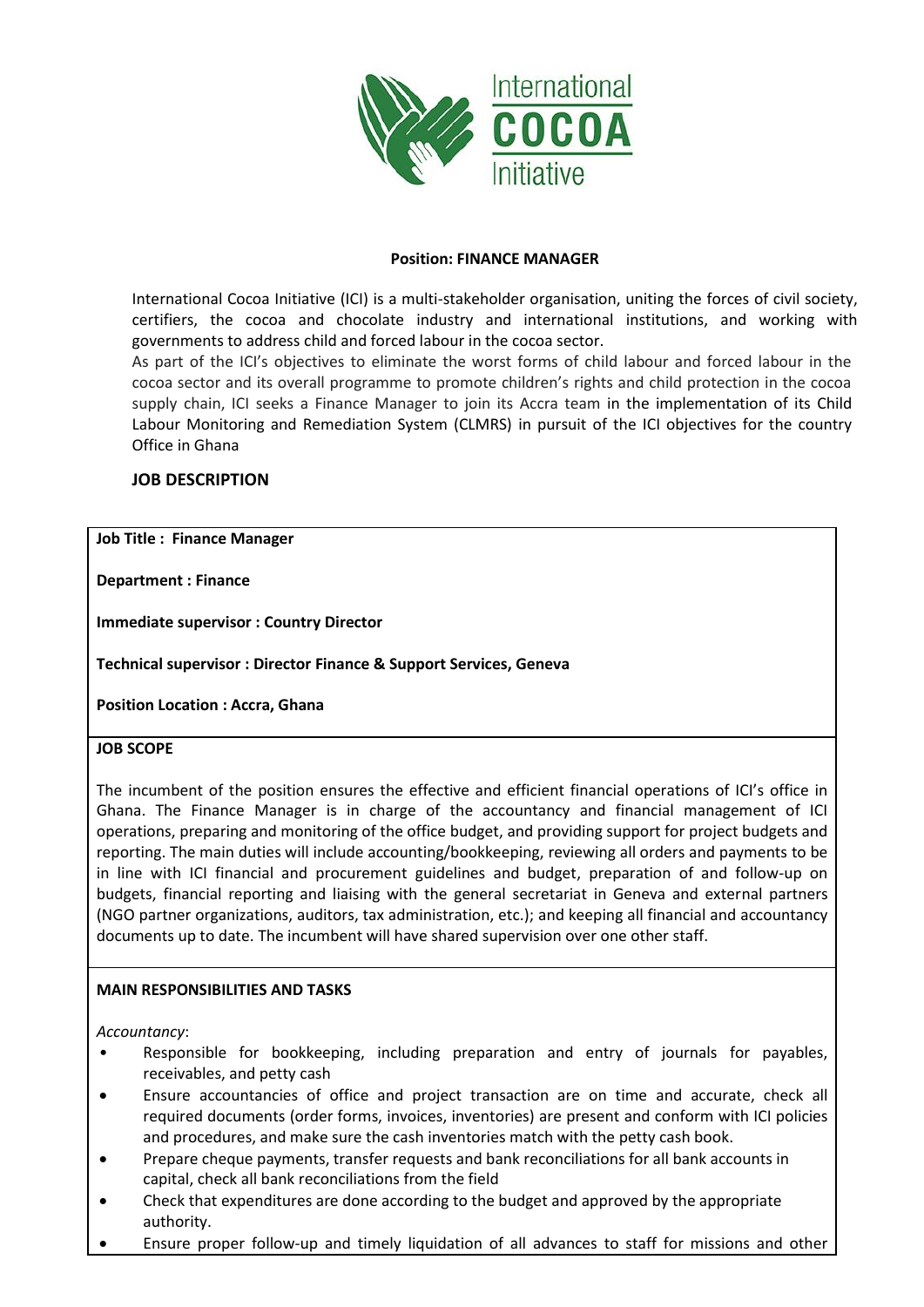

activities, and implement measures to reduce the use of cash for such advances

- Produce ledgers and accurate balances and make sure ICI Ghana accounting is in conformity with national requirements as well as ICI's requirements and policies
- Handle local responsibilities for the periodic financial close (preparation of cost allocations, accruals, account analysis, intercompany reconciliation) etc.
- Coordinate with auditors for the annual statutory and group audit
- Issue all accounting, tax and social security declarations to the competent authorities, on-time and in compliance with local regulations and organization policies
- Ensure proper filing and archiving of all original monthly accounting and bank documents
- Propose and implement improvements in the accountancy and finance processes
- Prepare and process payment of salaries and related allowances for ICI Ghana staff

# *Financial management*

Budget and project finance:

- Prepare the annual office budget and periodic forecasts for ICI Ghana in coordination with local management
- Support the preparation of project budgets as needed
- Regularly monitor actual spending versus budget for the office budget
- Prepare periodic financial reports for projects, and monitor actual spending in coordination with local project managers
- Handle cash management, in particular preparing requests for advances from ICI secretariat as needed to ensure adequate cash is available locally for office and project activities

Financial policies and procedures:

- Assess risks in the organization's activities and propose risk management measures as necessary
- Maintain awareness of changes to national financial policies and laws, and ensure proper application of such changes
- Support the development of ICI Ghana-specific financial policies, in line with ICI organization policies, under the supervision of the Country Director and in coordination with the ICI Director Finance & Support Services
- Ensure availability and knowledge of ICI Finance procedures and policies among ICI Ghana staff, and ensure the application of and strict compliance with the policies and procedures throughout ICI's activities
- Other responsibilities and projects as assigned by the Ghana Country Director or requested by the ICI Director, Finance & Support Services

# **SPECIFICATIONS (MINIMUM REQUIREMENTS)**

Education:

- Qualified Chartered Accountant or equivalent (CPA, ACA, ACCA, CIMA) highly preferable
- Minimum 7 years in relevant position experience (accounting, budget and financial reporting), with demonstrated skills in effective compliance to procedures and control of expenses

Skills: *Technical Skills:*

• Knowledge of accounting software, Sun Systems is an advantage